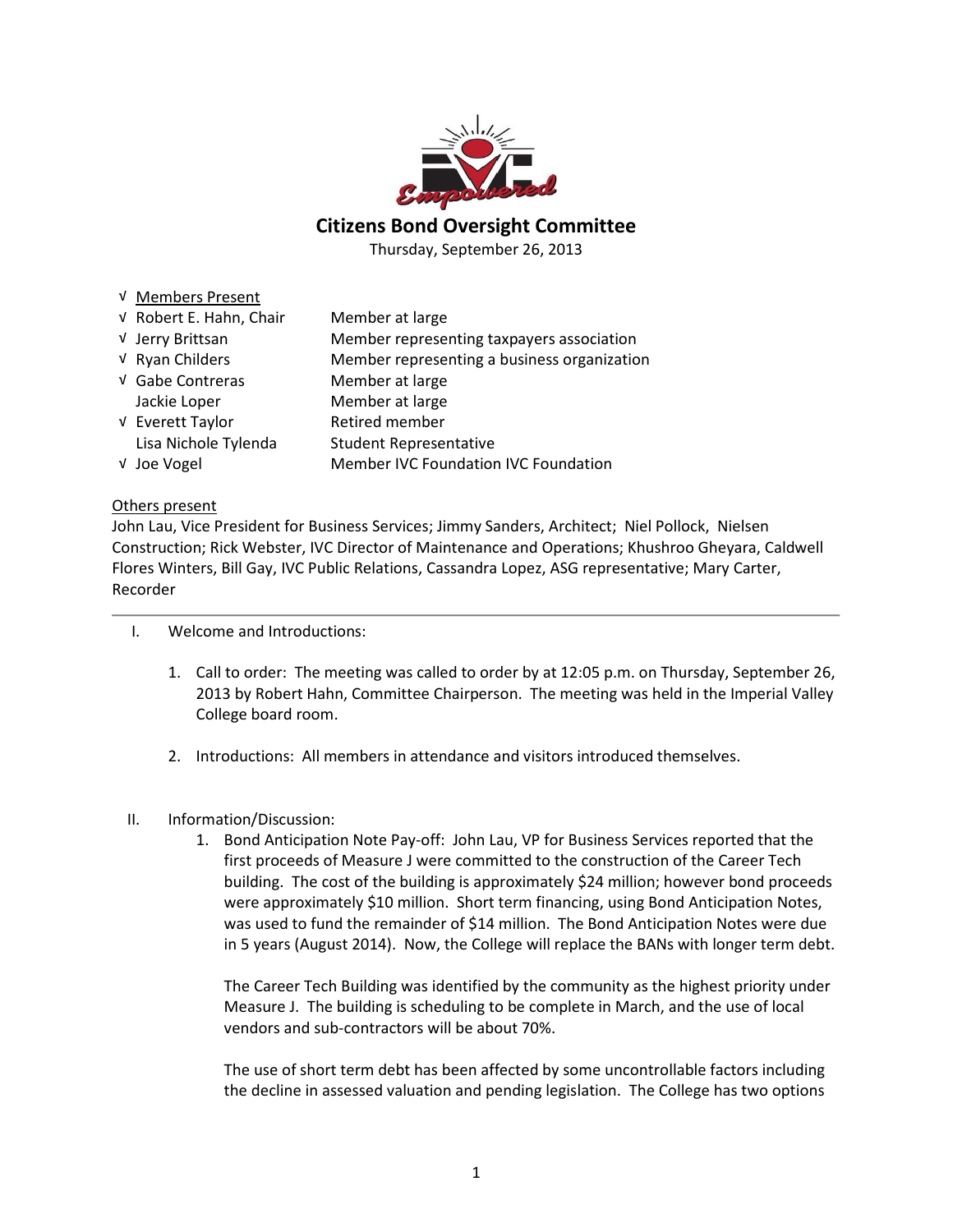regarding the repayment of bonds, which will amount of \$16.5 million (principal and interest). Currently, interest rates are rising sharply, and likely to continue to increase. Pending legislation AB 182 will limit and regulate financing by school districts and community colleges; it will limit payback to a 4:1 ratio (debt to pay back). There will be a specific exemption for community colleges with prior notes, but the waiver must be approved by the State Chancellor's Office. AB 182 is being proposed in response the large repayment of bond debt incurred by the Poway School District'.

Khushroo Gheyara, of Caldwell Flores Winters presented a report on the College's proposed plan for repaying the BANs. The presentation is attached to these minutes. VP Lau stated that this information is being presented to the committee as an information item, and to show the efforts the College is making to save money on the repayment of debt. In the future, the college will use traditional financing unless there is a need to access matching funds if the State approves funding for any of the projects the College has submitted for Capital Outlay Funding such as the proposed Learning Resource Center.

#### M/S/C Taylor/Brittsan to recommend that the college use the proposed repayment option for the Bond Anticipation Notes that will result in an annual tax rate increase of approximately \$6.00 per \$100,000 of assessed valuation.

- III. Next Meeting: March, 2014.
- IV. Adjournment: Meeting adjourned at 1:00 p.m.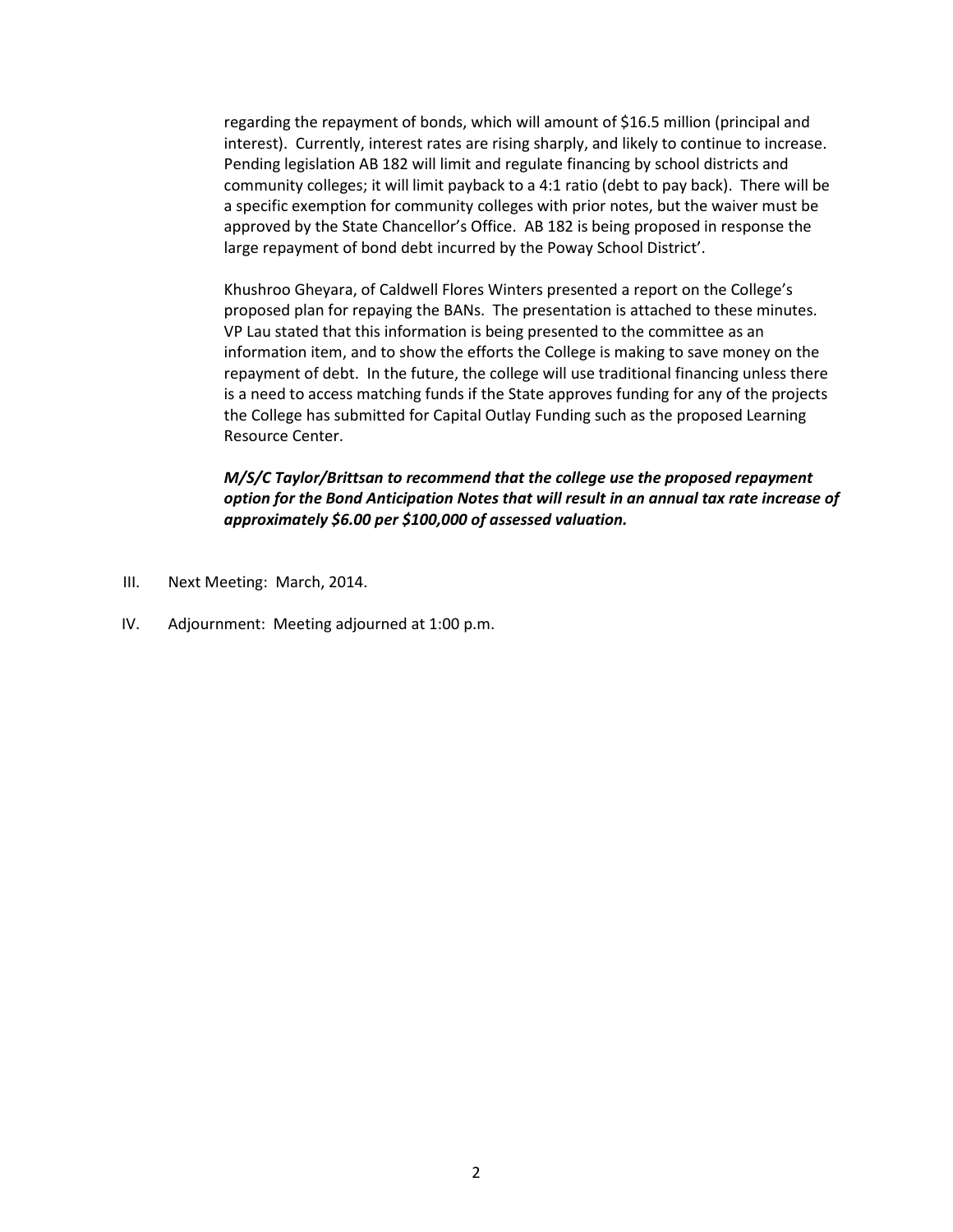

### Imperial Valley Community College District

Bond Anticipation Note Payoff Informational Presentation to the Measure JCitizens' Oversight Committee

September 26, 2013

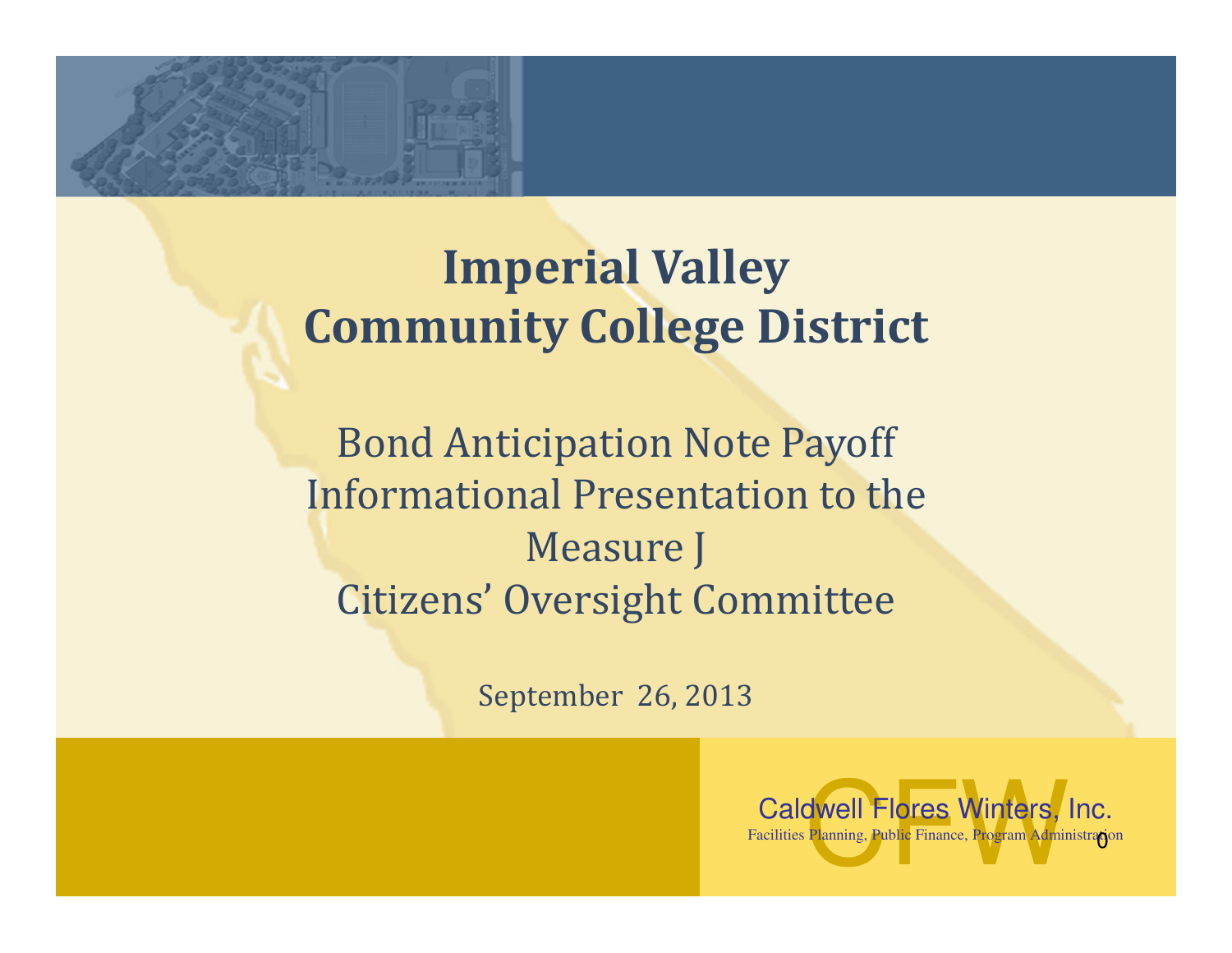# Background

- On November 2, 2010, 64% of voters approved Measure "J", authorizing \$80.0 million to expand career/vocational training facilities and make other campus wide improvements
- $\mathcal{C}$  The highest priority Measure "J" construction project was the Career Technical Facility, which is scheduled to be delivered on time and on budget by March <sup>2014</sup>
- Assessed Valuation (AV) levels at the time of the election limited the District's ability to issue <sup>a</sup> sufficient amount of G.O. bonds to fully fund the construction of the Career Technical Facility
- On that basis, the District elected to issue \$9.4 million in GO bonds, and <sup>a</sup> Bond Anticipation Note (BAN) in the amount of \$14.0 million to bridge the total construction cost of \$23.4 million
- $\mathbb{R}^n$  The BAN will mature on August 1, <sup>2014</sup> and will require <sup>a</sup> payoff in the amount of approximately \$16.5 million (principal and accrued interest)
- $\mathbb{R}^n$  While the District can legally implement the original "no tax increase" plan at this time, rising interest rates and declines in AV have resulted in <sup>a</sup> significant increase in the cost of this option
- In addition, pending legislation may restrict the District's ability to implement the original plan after January 1, <sup>2014</sup>
- $\mathbb{R}^n$ Based on the above, an alternate repayment option is proposed to reduce the overall cost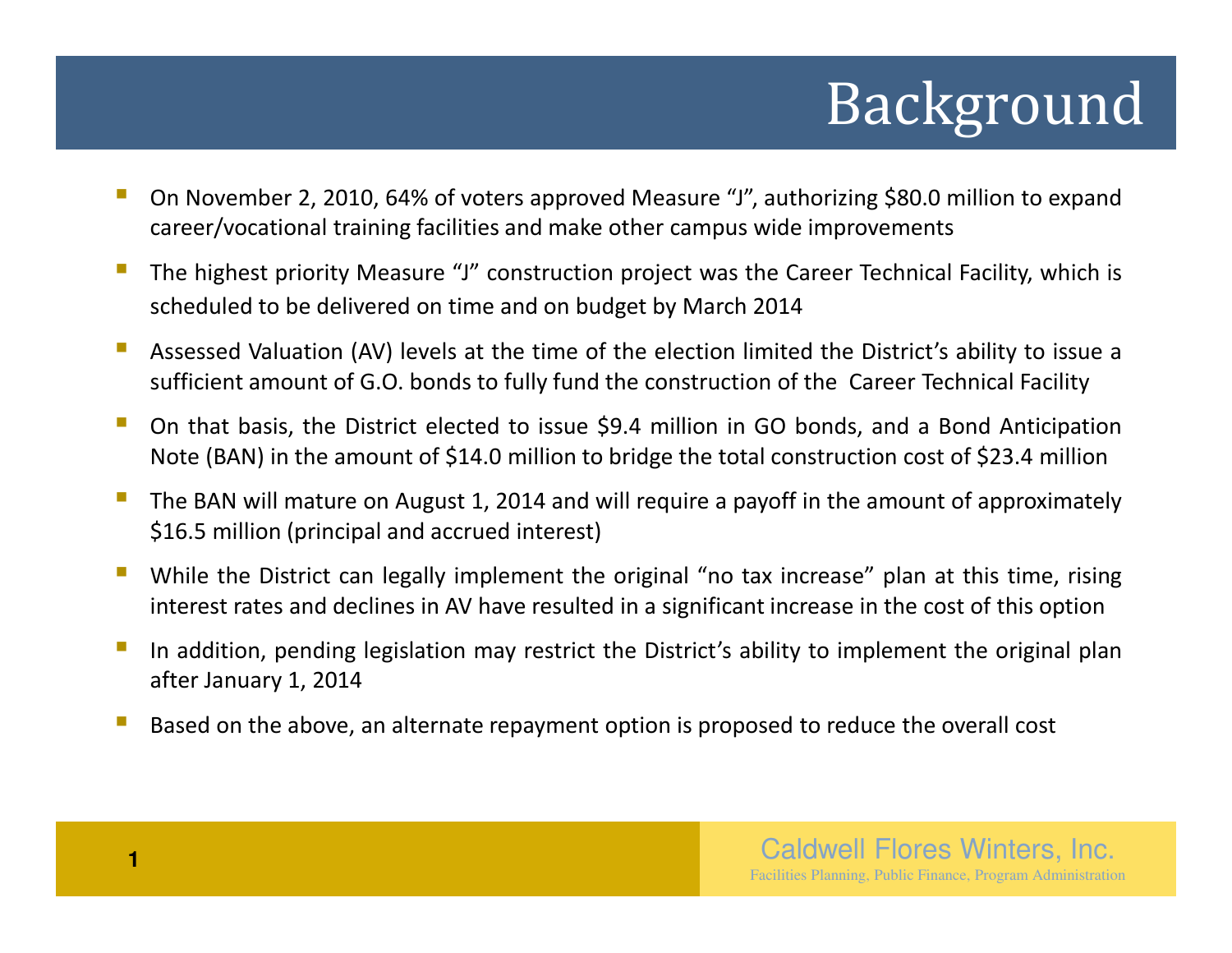# Assessed Value History

| <b>Assessed Valuation</b> |                   |         |
|---------------------------|-------------------|---------|
| <b>FYE</b>                | <b>Total</b>      | % Δ     |
| 2000                      | 4,907,706,117     |         |
| 2001                      | 5, 117, 125, 576  | 4.3%    |
| 2002                      | 5,562,544,938     | 8.7%    |
| 2003                      | 5,527,754,617     | $-0.6%$ |
| 2004                      | 5,927,524,669     | 7.2%    |
| 2005                      | 7,017,751,182     | 18.4%   |
| 2006                      | 7,548,553,506     | 7.6%    |
| 2007                      | 8,217,228,764     | 8.9%    |
| 2008                      | 9,638,904,231     | 17.3%   |
| 2009                      | 10,499,490,225    | 8.9%    |
| 2010                      | 10,339,543,327    | $-1.5%$ |
| 2011                      | 10, 145, 426, 741 | $-1.9%$ |
| 2012                      | 9,901,840,419     | -2.4%   |
| 2013                      | 9,948,513,765     | 0.5%    |
| 2014                      | 10,474,721,198    | 5.3%    |
| Average                   |                   | 5.8%    |

- $\mathbb{R}^2$  District AV declined 3.8% during the period of <sup>2010</sup> through <sup>2013</sup> before stabilizing and then experiencing <sup>a</sup> 5.3%AV increase in 2013-2014
- **The District is well within it's Statutory** Debt Limit of \$260 million
- Based on discussions with Imperial Valley Economic Development and others we expect an average of approximately 4% growth in future years, with <sup>a</sup> one time increase of 20% during the next three years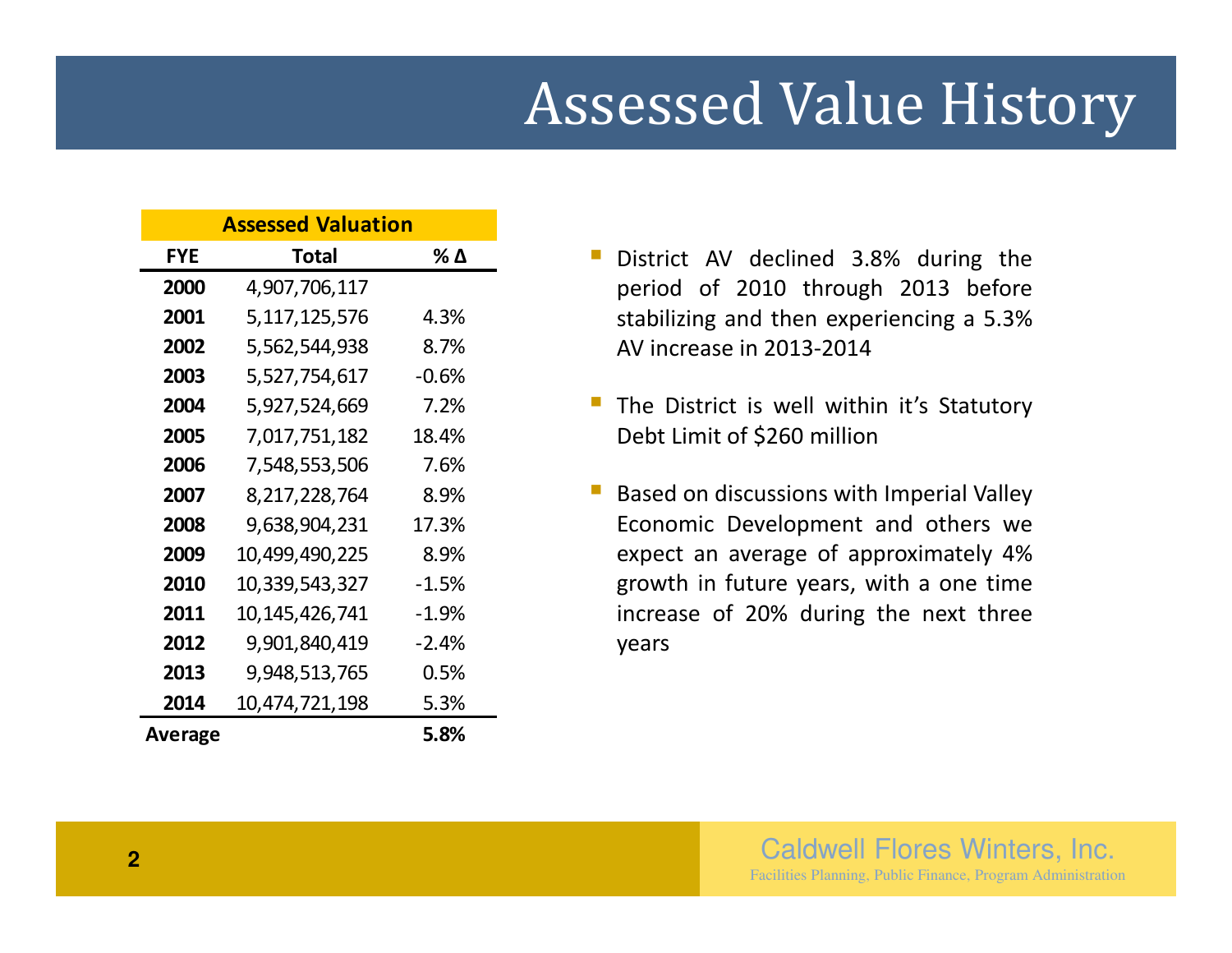### Interest Rate Environment



Municipal Bond Interest Rates

- Interest rates for bonds have risen sharply over the last <sup>5</sup> months
	- The cost of borrowing has increased on average over <sup>150</sup> points (or 1.5%) since February <sup>2013</sup>
	- The rise is partially attributed to indications by the Federal Reserve Board to scale back federal stimulus, and strong performance in equity markets
	- Interest rates are expected to continue to rise as the Federal Reserve is expected to relax the Stimulus Programs, whichhave kept interest rates low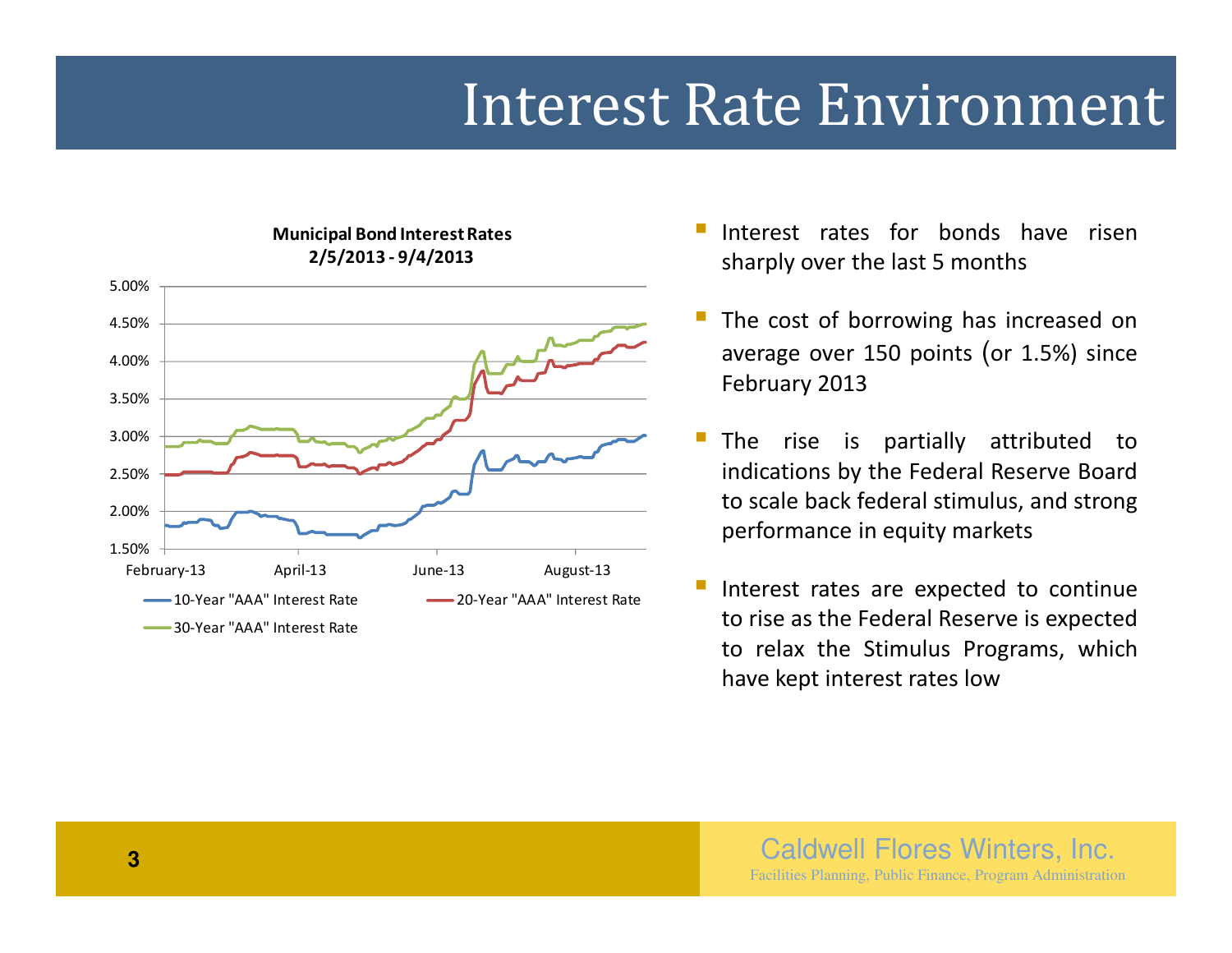# AB 182 – Pending Legislation

- AB <sup>182</sup> has been enrolled and awaits the Governors signature
- Due to the excessive use of CABs in some K-12 districts, legislation has been prepared to limit K-14 Districts ability to issue long term CABs
- Key components of the legislation include:
	- $\mathcal{C}^{\mathcal{A}}$ Limits debt service ratio to 4:1
	- $\mathbb{R}^3$ Limits the maximum term of CABs from <sup>40</sup> years to <sup>25</sup> years
	- $\mathbb{R}^n$ Caps interest rates at 8%
	- Requires CABs to be callable after <sup>10</sup> years
	- $\mathbb{R}^n$ Requires additional disclosure requirements before the sale of CABs
- AB <sup>182</sup> may have the greatest impact on low wealth districts by limiting their ability to issue bonds
- Once signed by the Governor, this legislation will go into affect on January 1, <sup>2014</sup>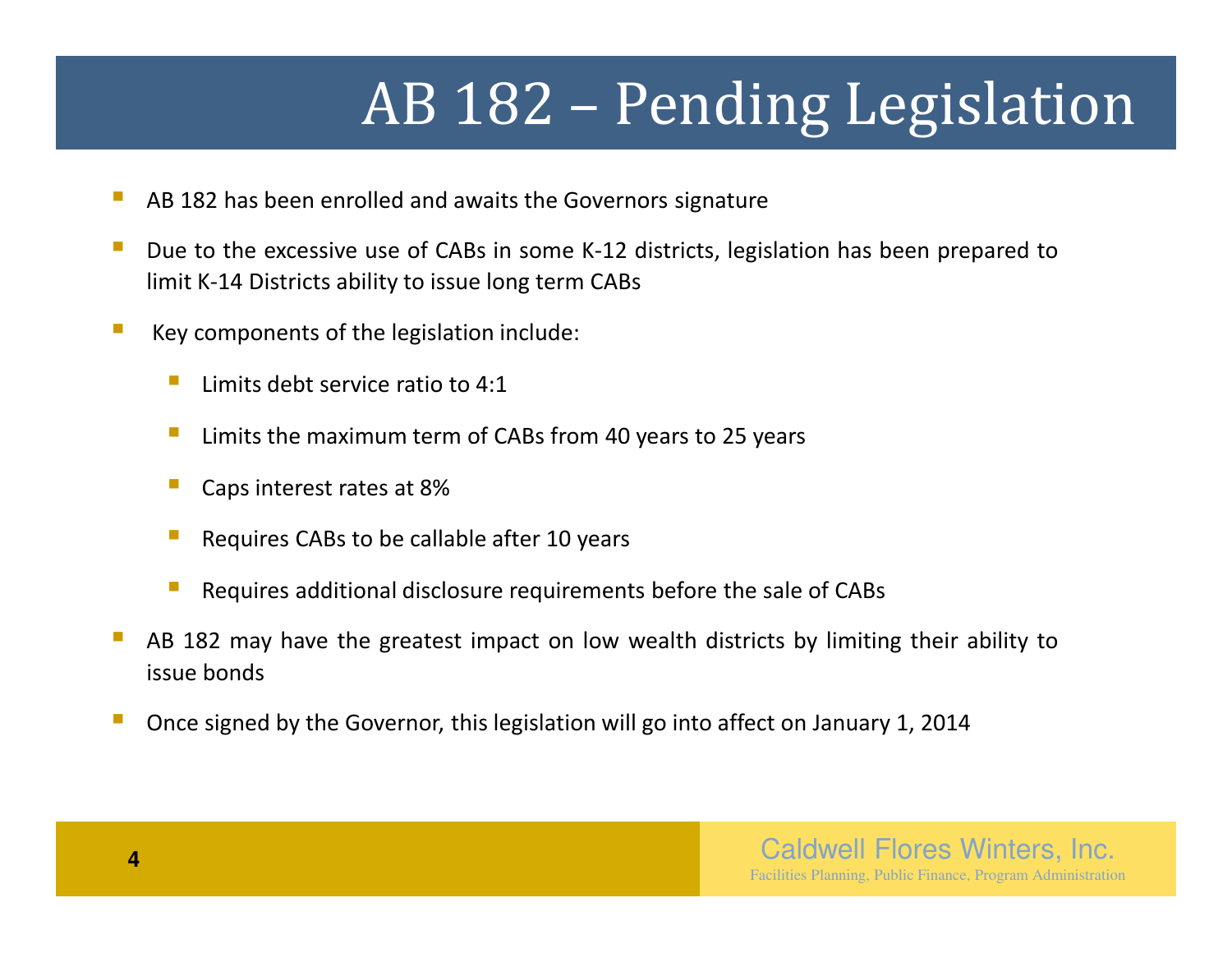# AB 182 - Timeline

- $\mathbb{R}^2$ Mar. <sup>1</sup> 2011- Attorney General Issues warning to Poway USD on proposed bond issuance
- $\mathcal{L}_{\mathcal{A}}$ Mar. 2, <sup>2011</sup> – San Diego Superior Court OKs Poway USD bond deal
- $\mathcal{C}$ Jan. 18, <sup>2012</sup> – CFW meets with IVC to alert District about legislative proposals
- $\overline{\phantom{a}}$ Jan. 24, <sup>2013</sup> – AB <sup>182</sup> (Buchanan & Hueso) introduced to curtail use of CABs
- $\mathcal{C}$ Feb. 6, <sup>2013</sup> – Presented tentative BAN take out options for District to review
- $\mathcal{C}^{\mathcal{A}}$ Feb. 21, <sup>2013</sup> – Provided Update to Board of Trustees for possible options
- $\mathcal{L}_{\mathcal{A}}$ April 2, <sup>2013</sup> – Bill amended to include the possibility of <sup>a</sup> one-time waiver for CCDs
- $\mathcal{L}_{\mathcal{A}}$ April 8, <sup>2013</sup> – Approved by Assembly
- $\mathcal{L}_{\mathcal{A}}$ Sept. 3, <sup>2013</sup> – Approved by Senate; Sent Back to Assembly for Concurrence on Senate Amendments
- $\mathcal{L}_{\mathcal{A}}$ Sept. 6, <sup>2013</sup> – Concurrence on Senate Amendments Approved by Assembly for
- $\mathcal{C}$ Sept. 23, <sup>2013</sup> - Enrolled and awaiting Governors signature
- П Oct. 13, <sup>2013</sup> – Last Day for Governor to Sign, Not Sign or Veto Legislation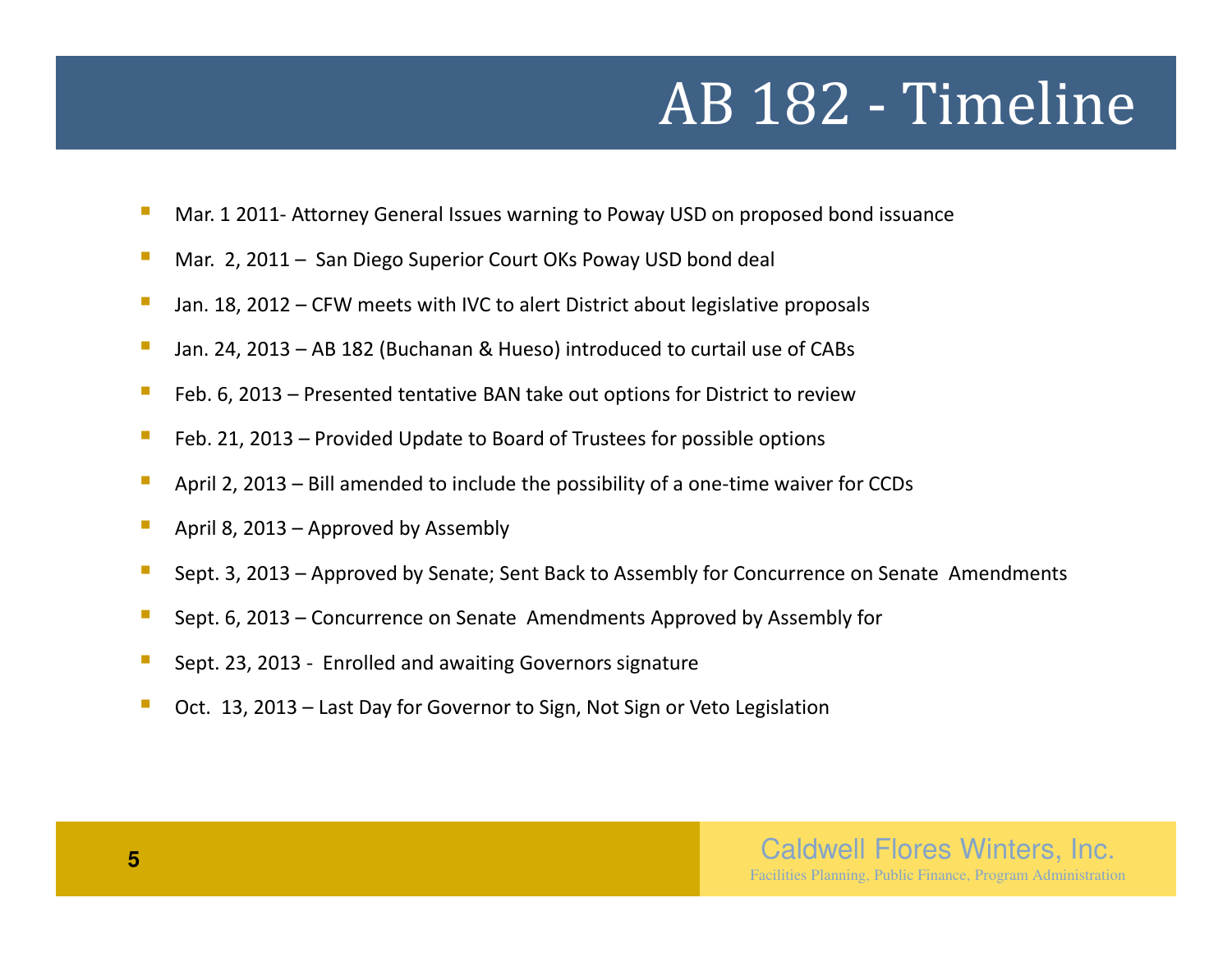# Proposed Plan

- Under this plan, the District issues bonds with <sup>a</sup> shorter term to accelerate repayment leading to <sup>a</sup> lower total amount for repayment
- The annual tax rate would be increased by approximately \$5.95 per \$100,000 of AV; this equates to an increase of approximately \$0.55 (55 cents) per month for the average homeowner in the District
- П If AV grows at <sup>a</sup> greater rate than projected, the required tax rate increase would be reduced overtime
- This option would be in compliance with the proposed 4.0:1 payback limit pursuant to Assembly Bill 182; the payback ratio for all outstanding GO bonds issued by the District would be approximately 2.7:1
- $\mathbb{R}^n$ Per District's bond counsel, additional steps may be required to implement this option